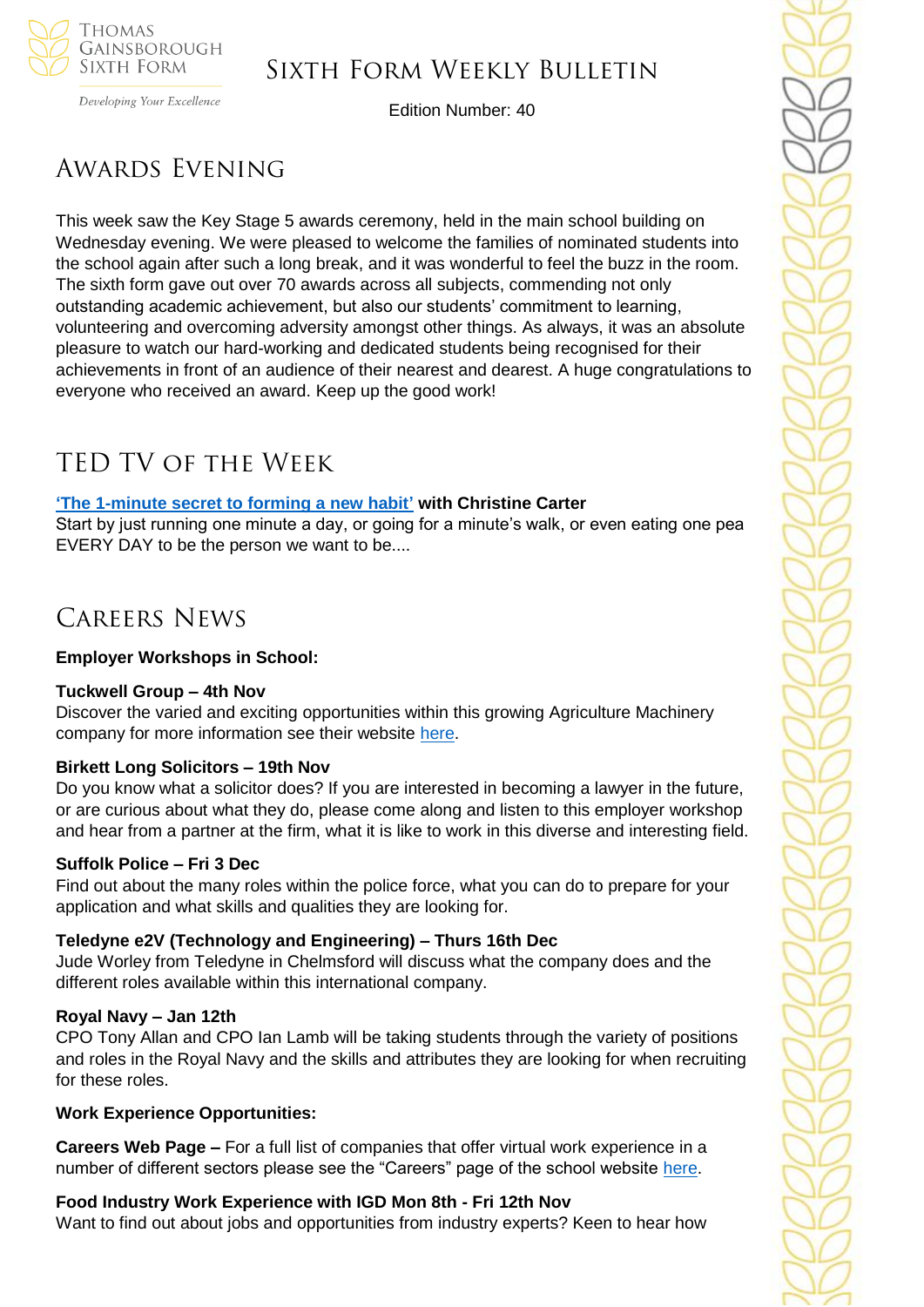

Developing Your Excellence

# Sixth Form Weekly Bulletin

Edition Number: 40

sustainability is changing the food and grocery industry? Want to learn about healthier more sustainable diets, less food waste, sustainable packaging solutions? If interested please contact kperkins@tgschool.net as she will need to register you.

## **WOW Show launches Pharmacy Work Experience Insights**

The WOW Show has created an exciting interactive package which takes students from the classroom onto the frontline working as a Pharmacist or Pharmacist Technician. In two fly on the wall films you can experience the real-world roles of two young Pharmacists on duty on a typical day. You can access the entire package now on demand on these links: <https://www.youtube.com/watch?v=vm6uV0NsaCQ>

[https://www.youtube.com/watch?v=oSaFBeZcdvU.](https://www.youtube.com/watch?v=oSaFBeZcdvU)

## **Events:**

## **UCL**

This term University College London is offering students immersive weekend experiences in 9 careers relating to Law, Business and Politics. Learn from top criminal barristers, investment bankers, MPs, management consultants, corporate lawyers, United Nations staff and more.

Students can attend in-person at UCL or live online.

## **Click on any career below to register for an experience that will supercharge your future**.

[Accountancy](https://investin.us6.list-manage.com/track/click?u=42ef3d3a89e86b8375cadb9aa&id=50fbdc8789&e=894e4199ae)**:** Discover offshore tax and forensic accounting [Entrepreneurship](https://investin.us6.list-manage.com/track/click?u=42ef3d3a89e86b8375cadb9aa&id=33b53e1e98&e=894e4199ae)**:** Design a business strategy to rapidly grow a company [Environmentalism](https://investin.us6.list-manage.com/track/click?u=42ef3d3a89e86b8375cadb9aa&id=2d29b2354b&e=894e4199ae)**:** Create a futuristic, eco-friendly transport system [International Development](https://investin.us6.list-manage.com/track/click?u=42ef3d3a89e86b8375cadb9aa&id=a0cac68923&e=894e4199ae)**:** Experience a climate change summit [Investment Banking](https://investin.us6.list-manage.com/track/click?u=42ef3d3a89e86b8375cadb9aa&id=e39aef2961&e=894e4199ae)**:** Trade the stock market alongside City bankers [Law](https://investin.us6.list-manage.com/track/click?u=42ef3d3a89e86b8375cadb9aa&id=15cecd425b&e=894e4199ae)**:** Experience a live murder trial with top barristers [Management Consultancy](https://investin.us6.list-manage.com/track/click?u=42ef3d3a89e86b8375cadb9aa&id=4304ae2fdb&e=894e4199ae)**:** Help a company go zero-carbon [Marketing](https://investin.us6.list-manage.com/track/click?u=42ef3d3a89e86b8375cadb9aa&id=bea59f6e1f&e=894e4199ae)**:** Rescue your client from a rapidly-escalating PR disaster [Politics](https://investin.us6.list-manage.com/track/click?u=42ef3d3a89e86b8375cadb9aa&id=377be42c59&e=894e4199ae)**:** Debate with former MPs in a simulated House of Commons

The school has 9 licenses to hand out FREE OF CHARGE to keen students who meet the Bursary requirements stated [here](https://investin.org/pages/bursaries) however even if you don't meet the requirements please still get in touch with Mrs Osborne to register your interest [\(kosborne@tgschool.net\)](mailto:kosborne@tgschool.net)

## **Virtual National Apprenticeship Show - 10th Nov- 11am - 6pm**

- Apply for Apprenticeship vacancies
- Have LIVE 1-2-1 chats with employers in East Anglia
- Watch live and pre-recorded workshops alongside live Q+A
- Employers taking part include Oxford Biomedica, Aldi,

BestWestern Hotels, NHS, JCB, Rolls Royce, Unilever, GCHQ, Secret Intelligence Services MI5+MI6

[Register here.](https://nascentral.vfairs.com/en/register)

## **The Skills Toolkit/ National Careers Service**

Wanting to learn new skills for free to gain or change jobs? Here are a variety of general skills that apply to all sectors and more specialized roles. <https://nationalcareers.service.gov.uk/find-a-course/the-skills-toolkit>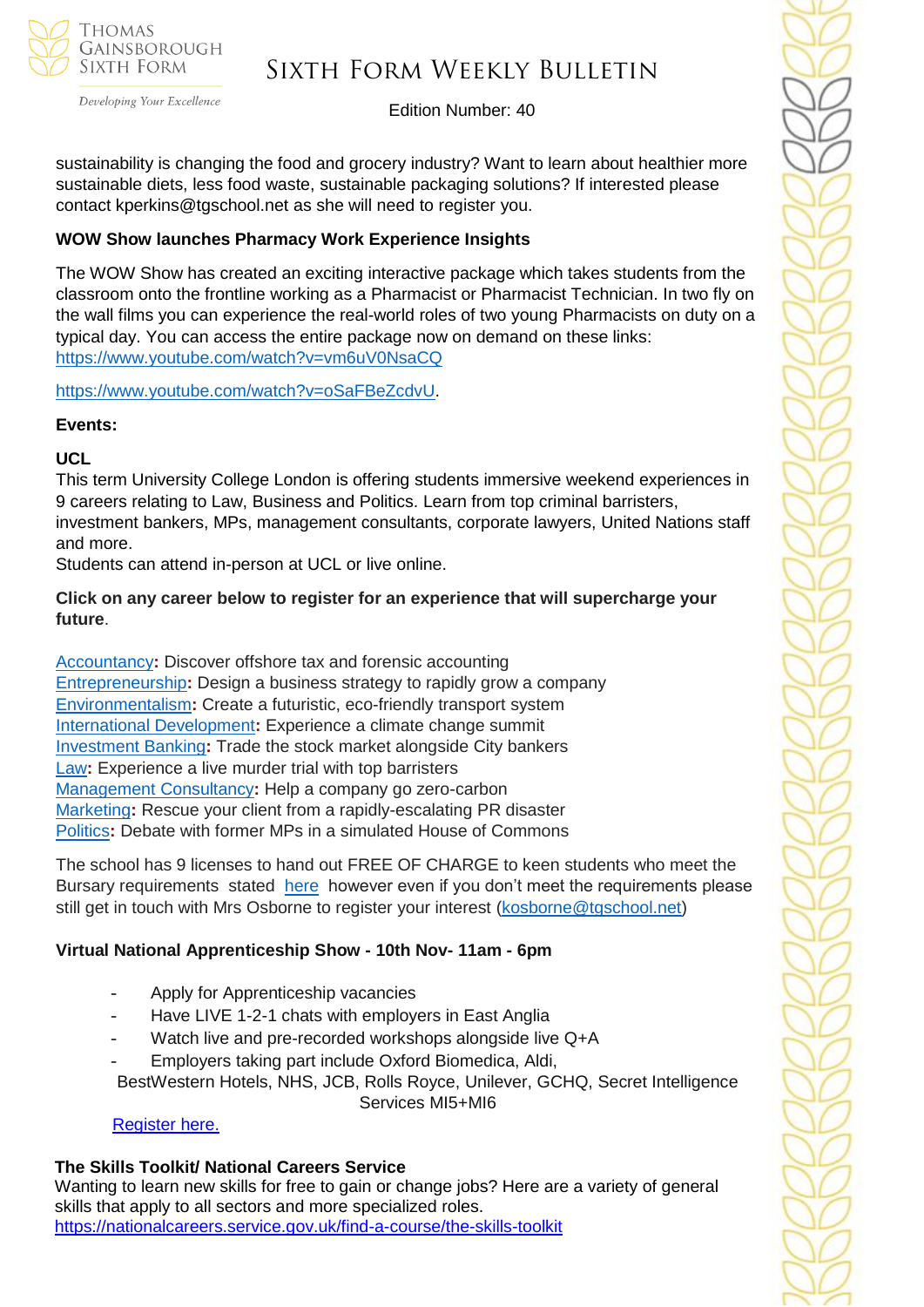

Developing Your Excellence

## Sixth Form Weekly Bulletin

Edition Number: 40

## **Careers in STEM with Severn Trent Tues 19th Oct | 6pm – 7pm**

Have you ever wondered how to turn your favourite school subject into a future career? If you love subjects Maths, Science or Computer Science, you don't want to miss this! [Register here.](https://pathwayctm.com/event/careers-in-stem-with-severn-trent/)

#### **Larking Gowen Accountants**

Larking Gowen is one of the largest accountants and business advisory firms in East Anglia. For an insight into working with them, please take a look at this [link.](https://www.youtube.com/watch?v=egiKOM3Zytk&t=3s)

For students who would like to apply for trainee programmes, the links to our application pages are below. [AAT Trainee Apprenticeship \(current-vacancies.com\);](https://larking-gowen.current-vacancies.com/Jobs/Advert/2360031?cid=2042&t=AAT-Trainee-Apprenticeship) [ACA Graduate](https://larking-gowen.current-vacancies.com/Jobs/Advert/2360071?cid=2042&t=ACA-Graduate-Trainee-)  [Trainee \(current-vacancies.com\)](https://larking-gowen.current-vacancies.com/Jobs/Advert/2360071?cid=2042&t=ACA-Graduate-Trainee-)

**HSBC Commercial Banking** has created free webinars to open up a world of opportunity and raise the aspirations and employability of young people all over the UK. *Meet our Commercial Banking colleagues* - **Tue 19 Oct 1700-1800** This session will hear from and question HSBC colleagues on their career journeys, what working in banking is truly like. [Webinar Registration -](https://hsbc.zoom.us/webinar/register/WN_f6PJFLrnT4Sdw9KE8Gw9PA) Zoom

**Promoting Apprenticeships and Technical Education Path, Institute of Apprenticeships and Technical Education (IfATE) Webinar - 8th Nov, 15:45-16:45** With the numerous ongoing changes taking place within Apprenticeships and Technical Education, join this session to hear directly from IfATE as they provide more information on their role within apprenticeships and technical education; the latest range of technical pathways available (incl T Levels and Higher Tech Quals) and learner journeys – hear directly from young people experiencing these various pathways. To register, please click [here.](https://us06web.zoom.us/webinar/register/WN_tn5OiwvGQbikcOVdJkfZIw)

#### **Norfolk Skills Festival 2022**

The Norfolk Skills Festival will take place on the  $9<sup>th</sup>$  & 10<sup>th</sup> March 2022, at the Norfolk Showground. You can register your school and interest [here.](https://norfolkskills.co.uk/)

## University News

## **Suffolk New College**

Check out SNC's new state of the art technology campus as well as all its apprenticeships now! [Click here to register](https://www.suffolk.ac.uk/for-parents/taster-events)

**UK University & Apprenticeship Search Virtual Fair Wed 20 Oct | 12:00 - 18:00** Explore your next steps and receive **vital application advice** from a wide range of exhibitors, including Universities of Exeter, Liverpool, Bristol, UEA, Portsmouth, Kent, Glasgow, Aberdeen, Cumbria, Brunel, Surrey and Southampton. The event features **10 live webinars** including Careers and Employability, Personal Statement Advice, Choosing a Course, and Degree Apprenticeships. [Sign Up Now](http://ukunisearch.vfairs.com/)

#### **Super Curricular Resources**

[These short videos](https://www.ox.ac.uk/oxfordforEE/springboard) are designed to introduce students to a range of topics related to A Level and Degree Level study. Each has been designed and produce by our graduate students and each contain activities and suggestions about further resources to explore the subject. Please note we will be adding more videos on a rolling basis. Students need to answer a few short questions to access each video.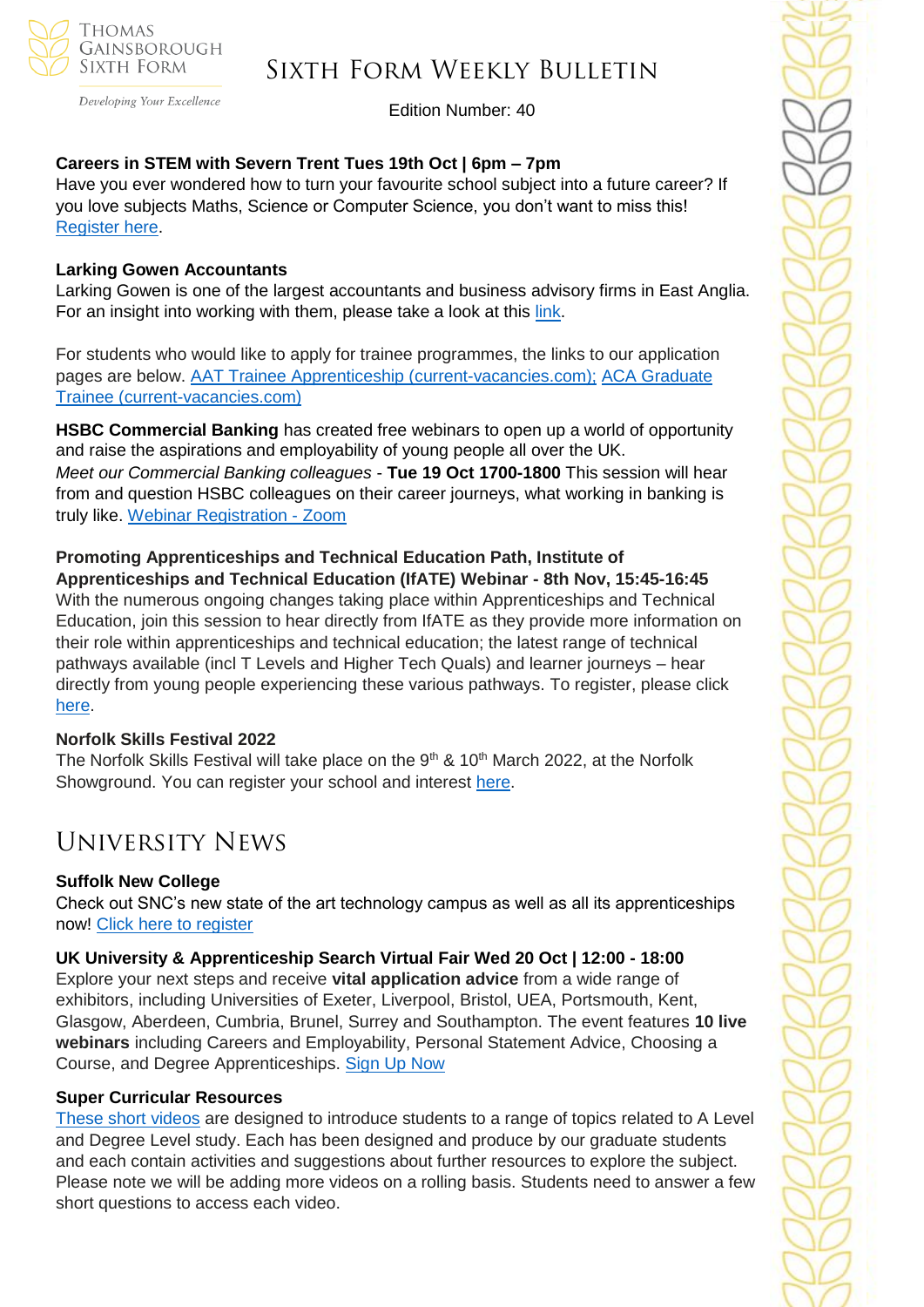

Developing Your Excellence

## Sixth Form Weekly Bulletin

Edition Number: 40

These Subject [Specific guides](https://www.balliol.ox.ac.uk/admissions/schools-and-outreach/resources-for-schools-and-prospective-applicants) which are available for most A Level and GCSE subjects, contain suggestions for exploring subjects further by watching, reading, listening and doing. Please tell us about any suggestion you have to add to these guides.

[Oxford University Digital Resource Hub](https://www.ox.ac.uk/admissions/undergraduate/increasing-access/ug-digital-resources) – here you can find the best of our digital resources to support learning and exploration. They can help parents and teachers to feed the curiosity of growing minds and inspire them to think broadly.

## **Virtual UK Higher Education Expo - 24 Nov – 11am – 6pm**

Universities taking part include – Newcastle, Cardiff, Swansea, Lincoln Plymouth, Reading, Surrey, Staffordshire, Portsmouth and University for the Creative Arts. Register [here](https://schools.tecl.co.uk/educationcompany5lz/lz.aspx?p1=M8IDU2MTI3MDk0UzQ2NjE6RDIxQTA4NTgzOUYwRDVFMjM2MzFDQjQyNjdBMTVBREQ%3d-&CC=&w=7191) now!

#### **Taster Lectures:**

## **Goldsmiths University of London – Oct 20 @ 12:00 - 13:00**

History: Why Did Germans Vote for Hitler? - The interactive tutorial with Professor Alexander Watson is supported by a Headliner 20 minute recording which draws on new research to explore why Germans voted for Hitler, examining how religion, class and unemployment shaped the constituencies which supported the Nazis. - [Find out more »](https://channeltalent.us10.list-manage.com/track/click?u=145837fa6843e0c349598322a&id=2b02be53d3&e=155232616c)

#### **UEA**

**Oct 18 @ 15:35 - 16:20 -** Dr Helen Leggett from the School of Biological Sciences presents *The Causes & Approaches To Tackling Antibiotic Resistance.* [Find out more »](https://channeltalent.us10.list-manage.com/track/click?u=145837fa6843e0c349598322a&id=d46a7c4de4&e=ba0e9a2959)

**October 20 @ 14:15 - 15:15** Politics - University Module Insights - UEA & Goldsmiths (KS5) Beth Derks-van Damme from UEA is heavily involved in young people's involvement in Politics, model parliament and digital democracy projects and will then present this work in relation to modules and undergraduate study at UEA. Find out [more](https://channeltalent.us10.list-manage.com/track/click?u=145837fa6843e0c349598322a&id=d7baee23b6&e=ba0e9a2959) »

**Nov 4 @ 12:45 - 13:30** Computational Chemistry: Skills & Insight Masterclass with Dr Vasily Oganesyan from the School of Chemistry at University of East Anglia, who will lead a skills and insight masterclass for students exploring the exciting and expanding field of Computational Chemistry(KS5) [Find out more »](https://channeltalent.us10.list-manage.com/track/click?u=145837fa6843e0c349598322a&id=e978a3fb0a&e=155232616c)

**November 17 @ 11:15 - 12:15** Drama/English Literature: Shakespeare's Measure for Measure with UEA (KS5) Find out [more](https://channeltalent.us10.list-manage.com/track/click?u=145837fa6843e0c349598322a&id=d5850bb910&e=155232616c) »

**November 2 @ 11:15 - 12:15** COP26 Economics: Economists vs. Humans - UEA (KS4 & KS5) Find out [more](https://channeltalent.us10.list-manage.com/track/click?u=145837fa6843e0c349598322a&id=9c7d5046ad&e=155232616c) »

**November 4 @ 14:15 - 15:00** COP26 Responsible Business & Marketing - Creating Sustainable Futures - UEA (KS4 & KS5) Find out [more](https://channeltalent.us10.list-manage.com/track/click?u=145837fa6843e0c349598322a&id=5e38111980&e=155232616c) »

**November 8 @ 10:30 - 11:15** COP26 International Development: Justice & Climate Change - UEA (KS4 & KS5) Find out [more](https://channeltalent.us10.list-manage.com/track/click?u=145837fa6843e0c349598322a&id=7e4fcd1797&e=155232616c) »

**November 9 @ 13:00 - 14:00** COP26 Critical Thinking: Preferred Futures - Societies, Education & Economies - UEA (KS4 & KS5) Find out [more](https://channeltalent.us10.list-manage.com/track/click?u=145837fa6843e0c349598322a&id=5abd931332&e=155232616c) »

**November 10 @ 10:30 - 11:15** COP26 Humanities: Researching Weather, The Environment & Climate Change - UEA (KS4 & KS5) Find out [more](https://channeltalent.us10.list-manage.com/track/click?u=145837fa6843e0c349598322a&id=ff697516d5&e=155232616c) »

**November 11 @ 10:30 - 11:15** COP26 Responsible Business & Marketing - Creating Sustainable Futures - UEA (KS4 & KS5) Find out [more](https://channeltalent.us10.list-manage.com/track/click?u=145837fa6843e0c349598322a&id=2bb2ff4597&e=155232616c) »

**November 11 @ 12:45 - 13:25** COP26 History: COP in Context - A Historian's Guide to Diplomacy - UEA (KS4 & KS5) Find out [more](https://channeltalent.us10.list-manage.com/track/click?u=145837fa6843e0c349598322a&id=44cc570dc5&e=155232616c) »

**November 12 @ 10:30 - 11:00** COP26 Psychology: Climate Change & Behaviour Change - UEA (KS4 & KS5) Find out [more](https://channeltalent.us10.list-manage.com/track/click?u=145837fa6843e0c349598322a&id=477a8837c2&e=155232616c) »

## **University of Nottingham**

**October 21 @ 12:00 - 13:00** Society for Natural Sciences: Medical Imaging & Studying Natural Sciences (KS5) Find out [more](https://channeltalent.us10.list-manage.com/track/click?u=145837fa6843e0c349598322a&id=b49a47c4bc&e=155232616c) »